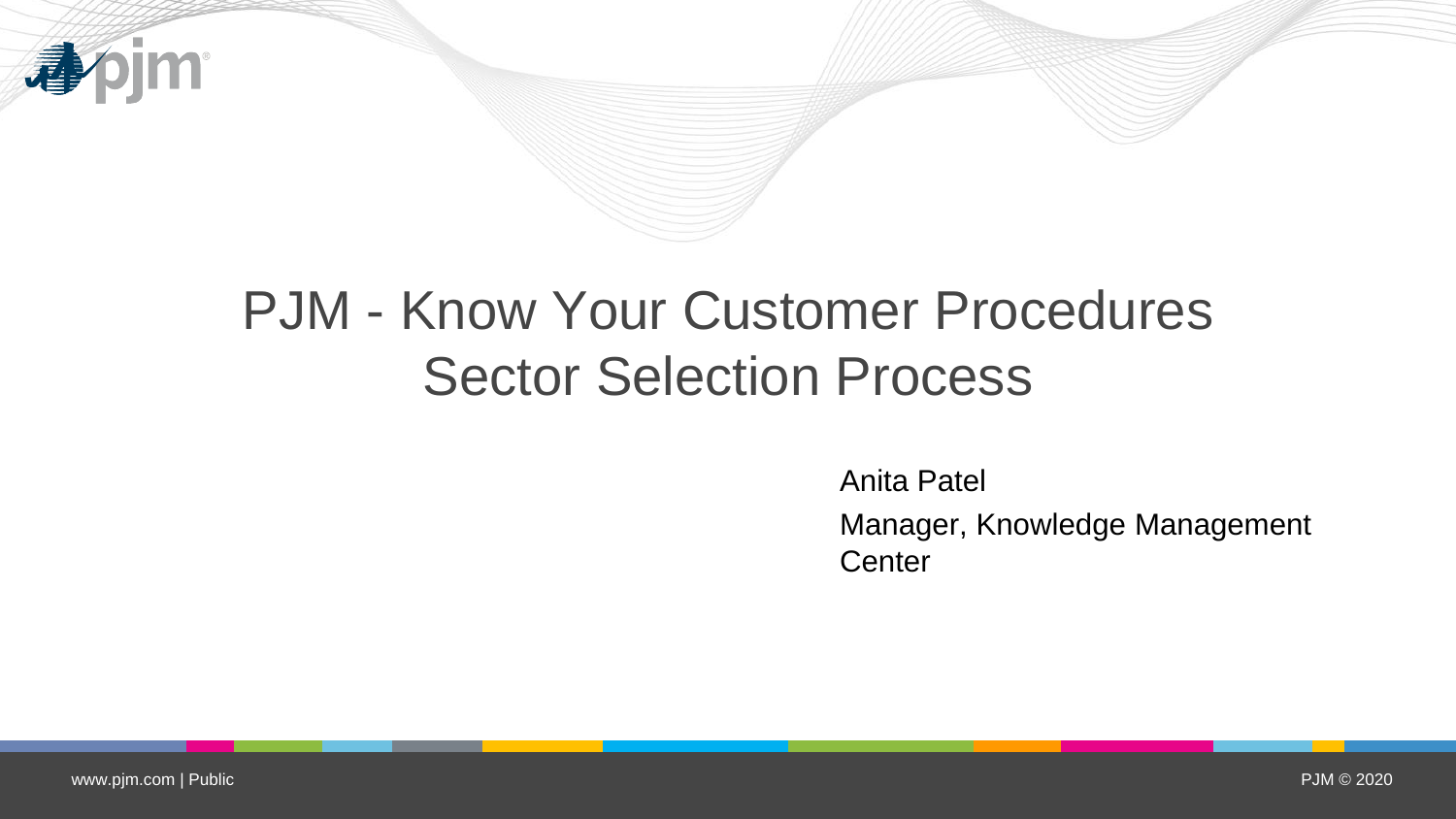

- June 1 Tariff Changes PJM Market Participant Risk Evaluation Enhancements
	- Membership application enhancements including background checks
	- Evaluation of Market Participant intended activity
	- Additional credit and risk due diligence procedures
	- Extended time required for application processing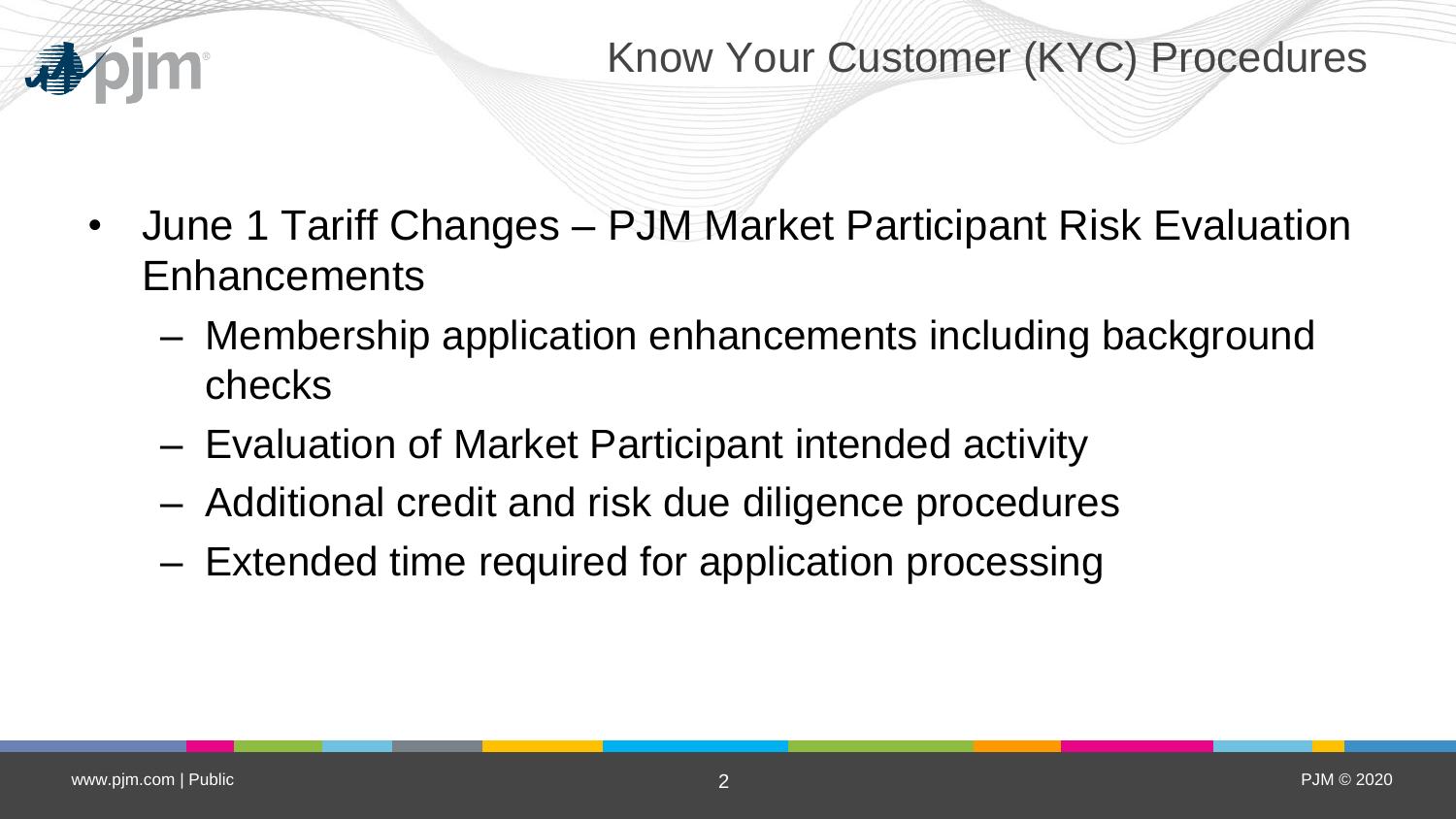## Know Your Customer (KYC) Procedures

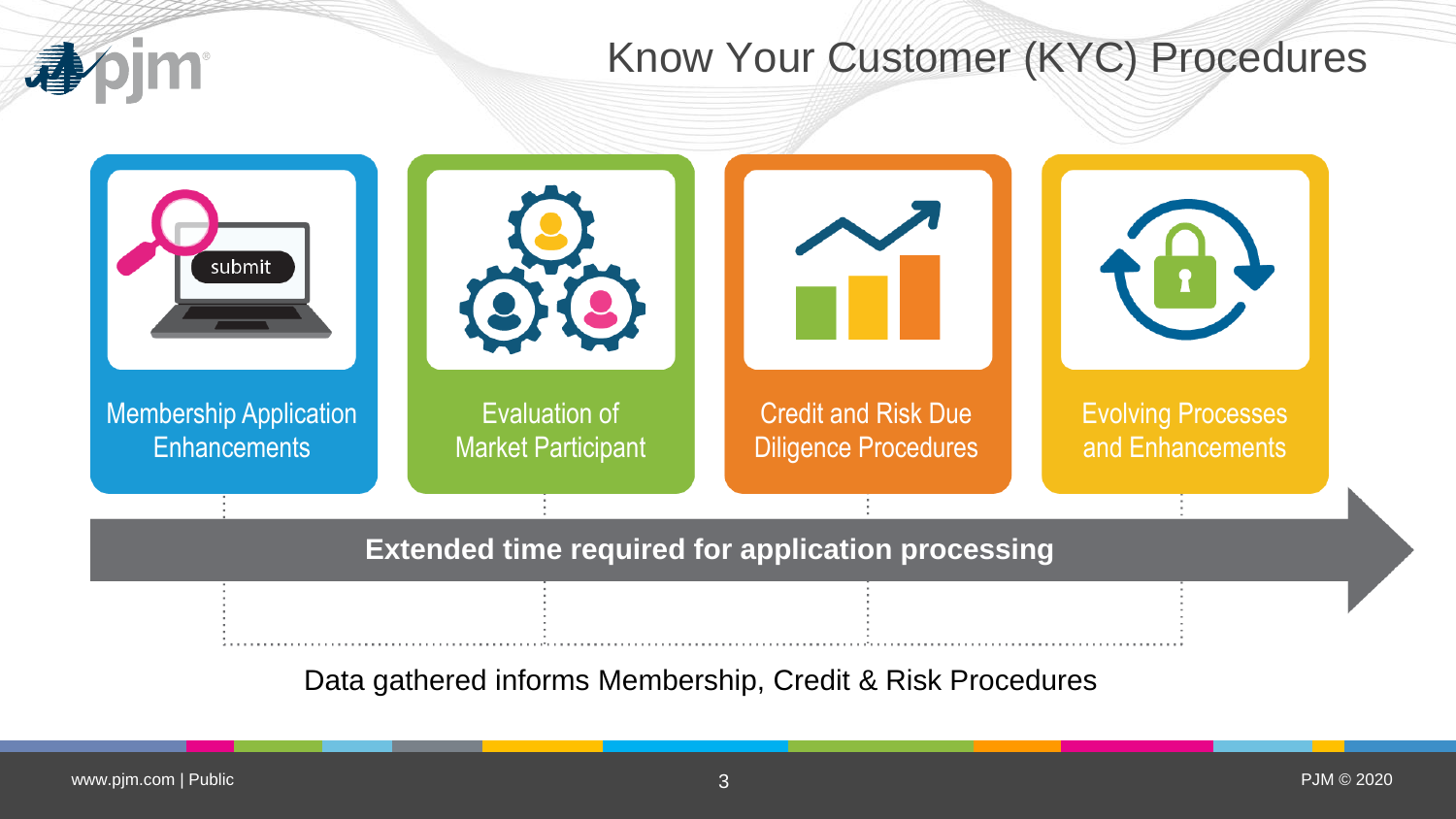### Sector Selection Process

# *New Applicants*

- Enhanced procedures for validation of Sector Selection
	- Expanding of Sector Selection questions *pending*
	- Review and validation process utilizing data submitted
	- Consult with applicants as needed
	- Confirmation of adherence to OA Sector Definitions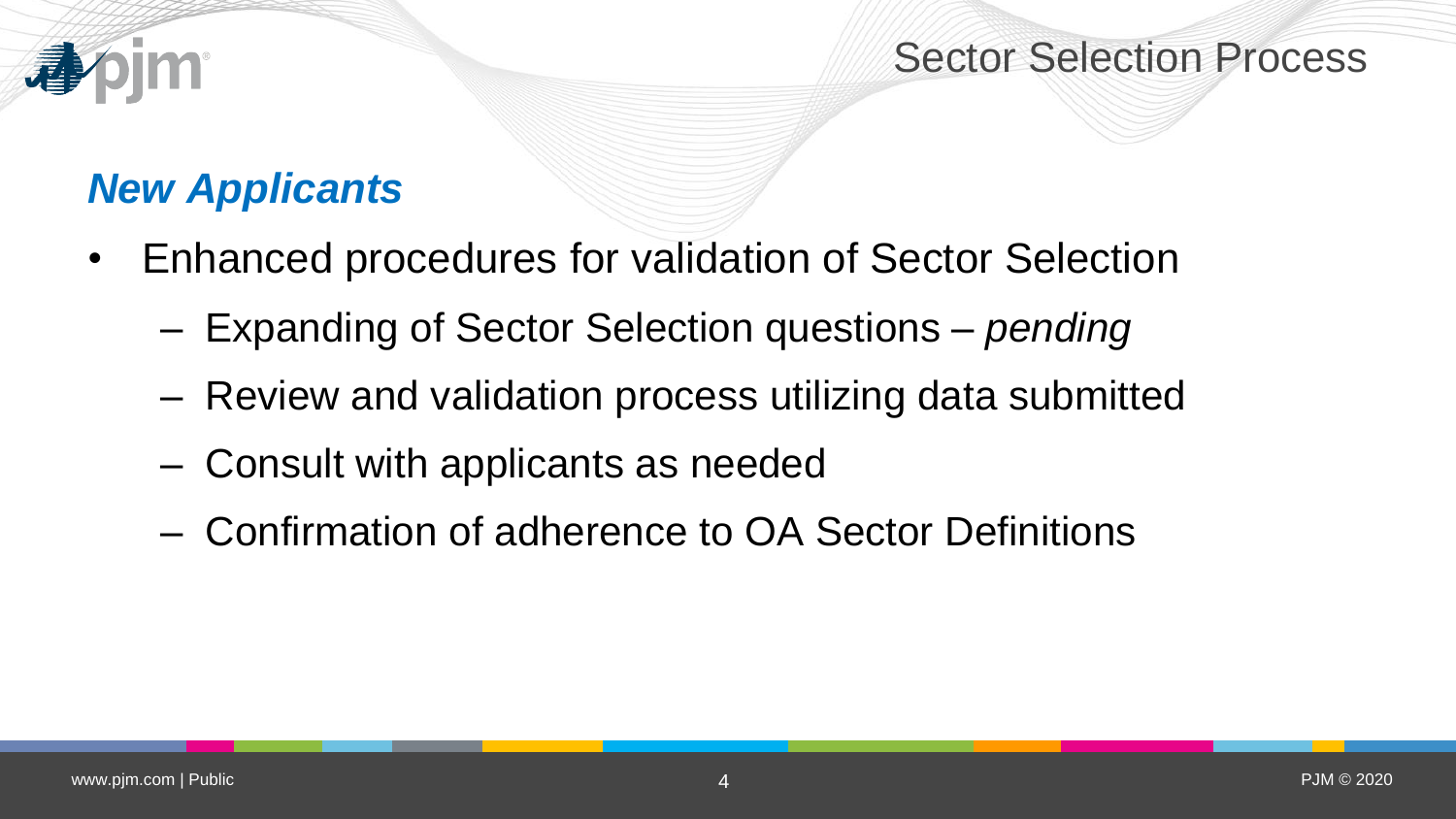### Sector Selection Process

# *Annual Review*

- Enhanced procedures for annual Sector Selection process
	- Adjustment to annual review time period
	- Collection of additional data for all sector changes
	- Consult with members on changes as needed
	- Tiered review and approval process for all sector changes